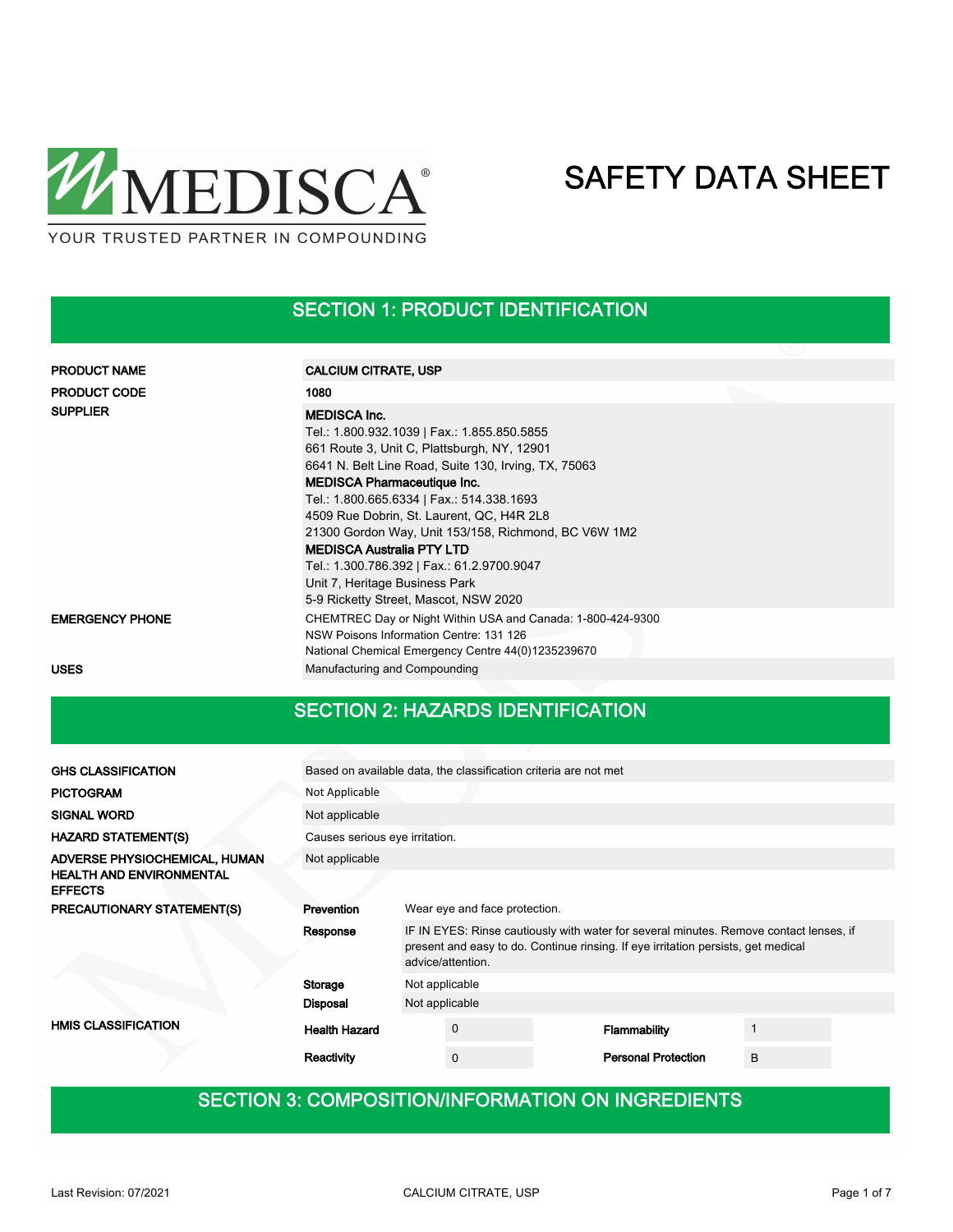

| <b>CHEMICAL NAME</b>        | 1,2,3-Propanetricarboxylic acid, 2-hydroxy-, calcium salt (2:3), tetrahydrate. |                   |                  |             |  |  |  |  |  |
|-----------------------------|--------------------------------------------------------------------------------|-------------------|------------------|-------------|--|--|--|--|--|
| <b>BOTANICAL NAME</b>       | Not applicable                                                                 |                   |                  |             |  |  |  |  |  |
| <b>SYNONYM</b>              | Calcium citrate tetrahydrate                                                   |                   |                  |             |  |  |  |  |  |
| <b>CHEMICAL FORMULA</b>     | ◡<br>$C12H10C33O14.4H2O$                                                       |                   |                  |             |  |  |  |  |  |
| <b>CAS NUMBER</b>           | 5785-44-4                                                                      |                   |                  |             |  |  |  |  |  |
| <b>ALTERNATE CAS NUMBER</b> | Not applicable                                                                 |                   |                  |             |  |  |  |  |  |
| <b>MOLECULAR WEIGHT</b>     | 570.4902                                                                       |                   |                  |             |  |  |  |  |  |
| <b>COMPOSITION</b>          | <b>CHEMICAL NAME</b>                                                           | <b>CAS NUMBER</b> | <b>EC NUMBER</b> | % BY WEIGHT |  |  |  |  |  |
|                             | CALCIUM CITRATE                                                                | 5785-44-4         | 629-915-9        | 100         |  |  |  |  |  |

There are no additional ingredients present which, within the current knowledge of the supplier and in the concentrations applicable, are classified as health hazards and hence require reporting in this section. NOTES **Each g of calcium citrate (tetrahydrate)** represents about 5.3 mmol of calcium and 3.5 mmol of citrate. Calcium citrate (tetrahydrate) 4.74 g is equivalent to about 1 g of calcium.

#### SECTION 4: FIRST-AID MEASURES

| IN CASE OF EYE CONTACT      | Flush with copious amounts of water for 15 minutes, separating eyelids with fingers. If irritation persists seek<br>medical aid. |
|-----------------------------|----------------------------------------------------------------------------------------------------------------------------------|
| IN CASE OF SKIN CONTACT     | Wash with soap & water for 15 minutes. If irritation persists seek medical aid.                                                  |
| <b>IF SWALLOWED</b>         | Call a physician. Wash out mouth with water. Do not induce vomiting without medical advice.                                      |
| IF INHALED                  | Remove to fresh air. If not breathing, give artificial respiration. If breathing is difficult, give oxygen. Call a<br>physician  |
| <b>SYMPTOMS AND EFFECTS</b> | Not expected to present a significant hazard under anticipated conditions of normal use.                                         |

### SECTION 5: FIREFIGHTING MEASURES

| <b>SPECIFIC HAZARDS ARISING FROM</b><br><b>THE CHEMICAL</b>            | Not applicable.                                                                                                                                                                     |
|------------------------------------------------------------------------|-------------------------------------------------------------------------------------------------------------------------------------------------------------------------------------|
| <b>FLAMMABLE PROPERTIES</b>                                            | May be combustible at high temperature.                                                                                                                                             |
| <b>HAZARDOUS COMBUSTION PRODUCTS</b>                                   | Under fire conditions, hazardous fumes will be present.                                                                                                                             |
| <b>SUITABLE &amp; UNSUITABLE</b><br><b>EXTINGUISHING MEDIA</b>         | Small fire: dry chemical, CO <sub>2</sub> or water spray. Large fire: dry chemical, CO <sub>2</sub> , alcohol resistant foam or water<br>spray. Do not get water inside containers. |
| <b>PROTECTIVE EQUIPMENT AND</b><br><b>PRECAUTIONS FOR FIREFIGHTERS</b> | Wear self-contained breathing apparatus and protective clothing to prevent contact with skin and eyes.                                                                              |

## SECTION 6: ACCIDENTAL RELEASE MEASURES

| <b>PERSONAL PRECAUTIONS</b>                             | Wear respiratory protection. Avoid dust formation. Avoid breathing vapours, mist or gas. Ensure adequate<br>ventilation. Evacuate personnel to safe areas. Avoid breathing dust. |
|---------------------------------------------------------|----------------------------------------------------------------------------------------------------------------------------------------------------------------------------------|
| <b>METHODS &amp; MATERIAL FOR</b><br><b>CONTAINMENT</b> | On land, sweep or shovel into suitable containers. Minimize generation of dust.                                                                                                  |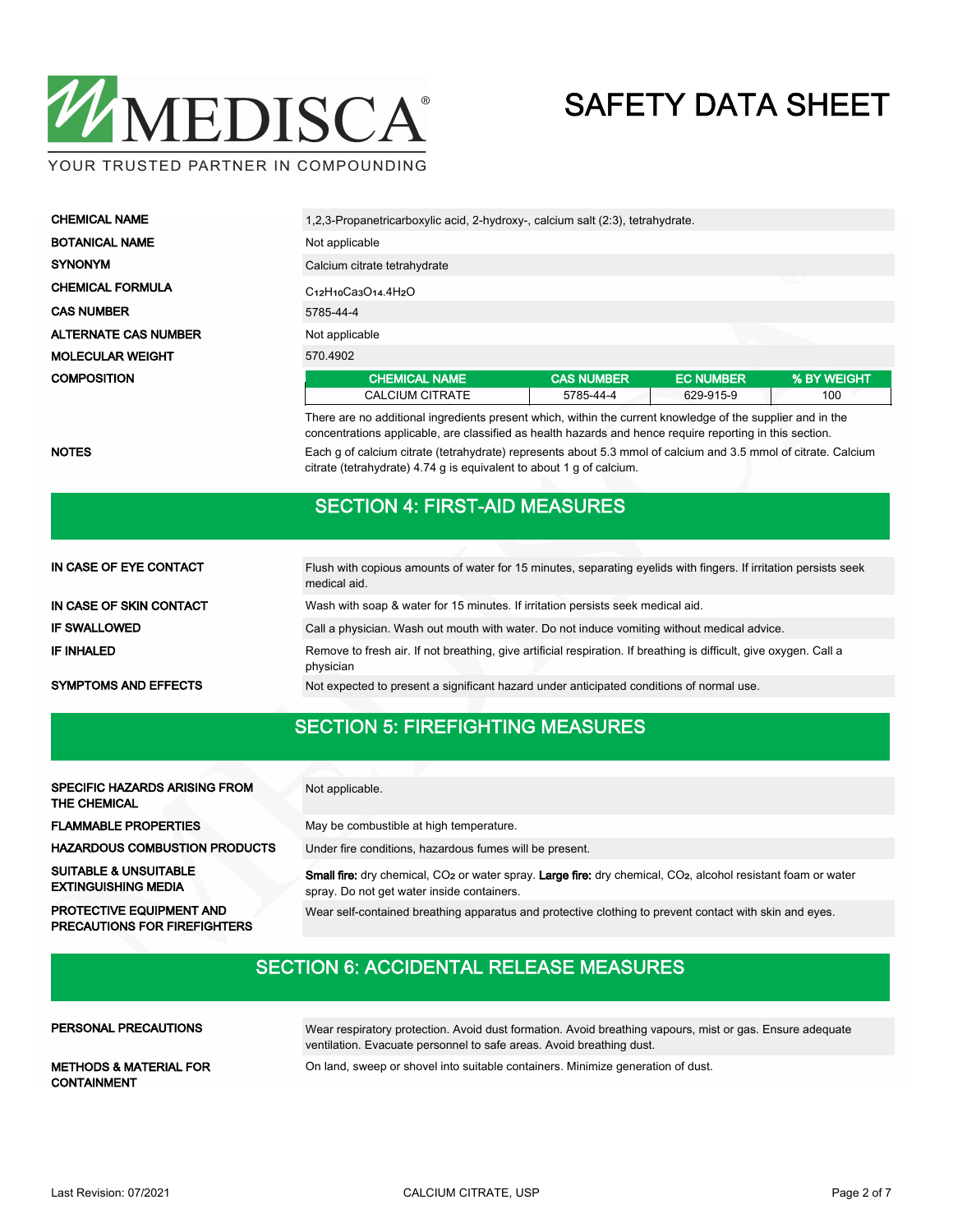

YOUR TRUSTED PARTNER IN COMPOUNDING

#### CLEANUP PROCEDURE

Do not touch damaged containers or spilled material unless wearing appropriate protective clothing. Wear respirator, chemical safety goggles, rubber boots and heavy rubber gloves. Stop leak if you can do it without risk. Prevent entry into waterways, sewers, basements or confined areas. Shut off all sources of ignition. Evacuate the area. If necessary, employ water fog to disperse the vapors. Absorb the matter with compatible vermiculite or other absorbing material. Place in a suitable container and retain for disposal. Ventilate and clean the affected area. Do not flush into sewerage system or to drains.

REFERENCE TO OTHER SECTIONS See Section 7 for information on safe handling. See Section 8 for information on personal protection equipment. See Section 13 for disposal information.

#### SECTION 7: HANDLING AND STORAGE

| <b>PRECAUTIONS FOR SAFE HANDLING</b> | Do not inhale. Avoid contact with eyes, skin and clothing. Avoid prolonged or repeated exposure. Wash<br>thoroughly after handling. Store away from incompatible materials, in a well-ventilated area. Eliminate all<br>sources of ignition. Store in accordance with local regulations. Do not store in unlabeled containers.<br>Containers that have been opened must be carefully resealed and kept upright to prevent leakage. Use<br>appropriate containment to avoid environmental contamination. |
|--------------------------------------|---------------------------------------------------------------------------------------------------------------------------------------------------------------------------------------------------------------------------------------------------------------------------------------------------------------------------------------------------------------------------------------------------------------------------------------------------------------------------------------------------------|
| <b>CONDITIONS FOR SAFE STORAGE</b>   | Store away from incompatible materials, in a well-ventilated area. Eliminate all sources of ignition. Store in<br>accordance with local regulations. Do not store in unlabeled containers. Containers that have been opened<br>must be carefully resealed and kept upright to prevent leakage. Use appropriate containment to avoid<br>environmental contamination.                                                                                                                                     |
| <b>STORAGE CONDITIONS</b>            | Store in original container, tightly sealed, protected from direct sunlight and moisture.                                                                                                                                                                                                                                                                                                                                                                                                               |
| <b>SPECIFIC END USE(S)</b>           | See Section 1                                                                                                                                                                                                                                                                                                                                                                                                                                                                                           |

#### SECTION 8: EXPOSURE CONTROLS/ PERSONAL PROTECTION

#### Chemical Name: CALCIUM CITRATE CAS #: 5785-44-4

|               | <b>Country</b>     |     | Limit value-8 hours |     | <b>Limit value-Short Term</b> | <b>IDLH</b> | <b>REL</b> | <b>Advisory</b> | <b>Notes</b> |
|---------------|--------------------|-----|---------------------|-----|-------------------------------|-------------|------------|-----------------|--------------|
|               |                    | ppm | mg/m <sup>3</sup>   | ppm | mg/m <sup>3</sup>             |             |            |                 |              |
| <b>OSHA</b>   | <b>USA</b>         | N/L | N/L                 | N/L | N/L                           | N/L         | N/L        | N/A             | N/A          |
| <b>ACGIH</b>  | <b>USA</b>         | N/L | N/L                 | N/L | N/L                           | N/L         | N/L        | N/A             | N/A          |
| <b>NIOSH</b>  | <b>USA</b>         | N/L | N/L                 | N/L | N/L                           | N/L         | N/L        | N/A             | N/A          |
| <b>WEEL</b>   | <b>USA</b>         | N/L | N/L                 | N/L | N/L                           | N/L         | N/L        | N/A             | N/A          |
| <b>HSIS</b>   | Australia          | N/L | N/L                 | N/L | N/L                           | N/L         | N/L        | N/A             | N/A          |
| <b>HSE</b>    | <b>UK</b>          | N/L | N/L                 | N/L | N/L                           | N/L         | N/L        | N/A             | N/A          |
| <b>GESTIS</b> | <b>Add Country</b> | N/L | N/L                 | N/L | N/L                           | N/L         | N/L        | N/A             | N/A          |

N/L = Not listed ; N/A = Not Available

PELs are 8-hour TWAs = Limit value - Eight hours

Ceiling or Short-Term TWA = STEL = Limit value - Short term

#### EXPOSURE GUIDELINES

Consult local authorities for provincial or state exposure limits. Particulates not otherwise regulated, respirable fraction: 5 mg/m<sup>3</sup>

Eyes: Wear appropriate protective eyeglasses or chemical safety goggles as described by WHMIS or OSHA's eye and face protection regulations in 29 CFR 1910.133 or European Standard EN166. Skin: Wear appropriate gloves to prevent skin exposure. Clothing: Wear appropriate protective clothing to minimize contact with skin. Respirators: Follow WHMIS or OSHA respirator regulations found in 29 CFR 1910.134 or European Standard EN 149. Use a NIOSH/MSHA or European Standard EN 149 approved respirator if exposure limits are exceeded or if irritation or other symptoms are experienced. Thermal Hazards: For products representing a thermal hazard, appropriate Personal Protective Equipment should be used. PERSONAL PROTECTIVE EQUIPMENT

#### SPECIFIC ENGINEERING CONTROLS Adequate mechanical ventilation. Fumehood, eye wash station, and safety shower.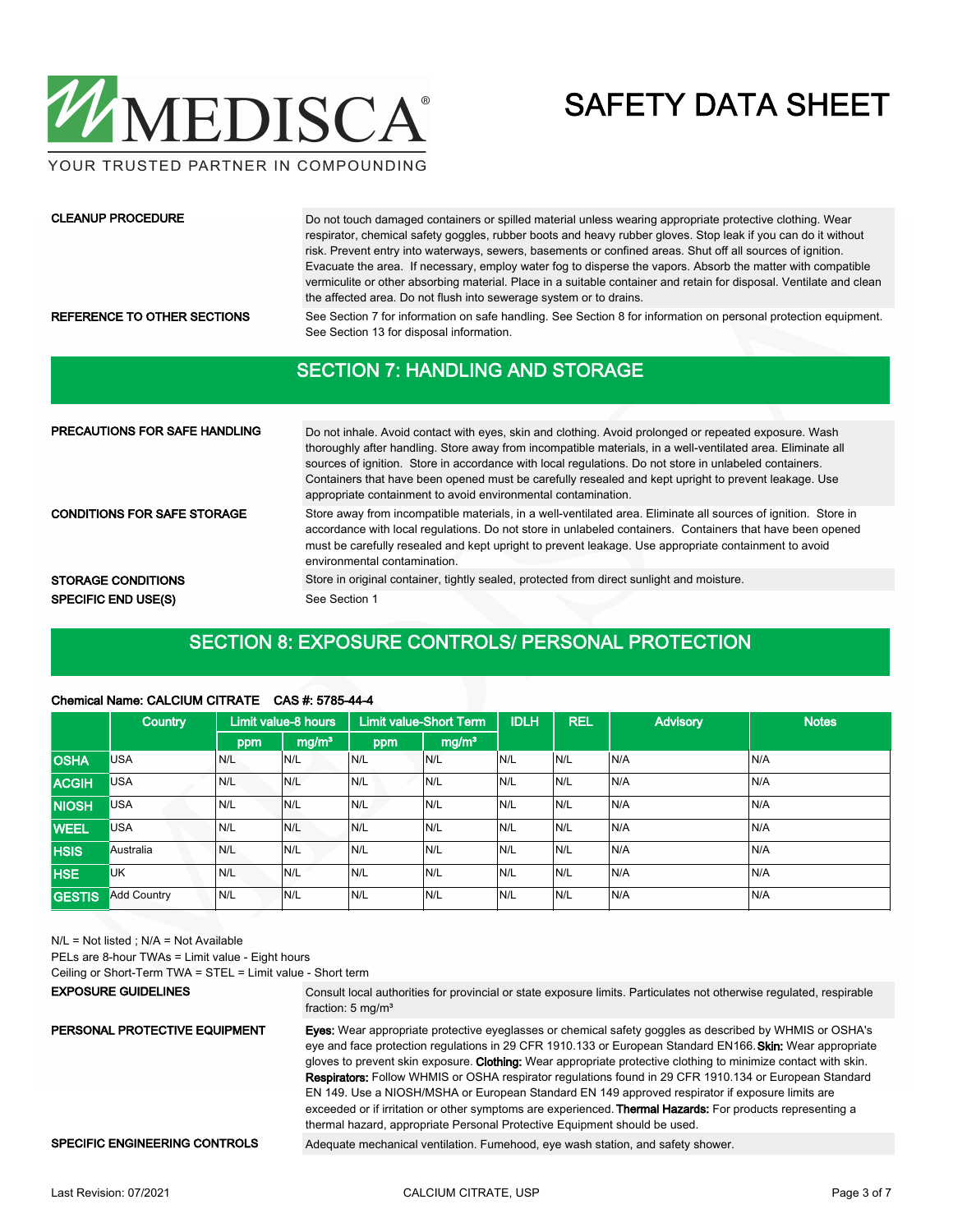

### SECTION 9: PHYSICAL AND CHEMICAL PROPERTIES

| <b>PHYSICAL STATE</b>                      | Solid    |                                                                                                                                  |  |                                                      |               |  |                                                      |                                    |  |  |  |  |
|--------------------------------------------|----------|----------------------------------------------------------------------------------------------------------------------------------|--|------------------------------------------------------|---------------|--|------------------------------------------------------|------------------------------------|--|--|--|--|
| <b>DESCRIPTION</b>                         |          | White, odorless, crystalline powder. Slightly hygroscopic.                                                                       |  |                                                      |               |  |                                                      |                                    |  |  |  |  |
| <b>SOLUBILITY</b>                          |          | Slightly soluble in water; freely soluble in diluted 3 N hydrochloric acid and in diluted 2 N nitric acid; insoluble in alcohol. |  |                                                      |               |  |                                                      |                                    |  |  |  |  |
| <b>ODOR</b>                                | Odorless |                                                                                                                                  |  |                                                      |               |  |                                                      |                                    |  |  |  |  |
| <b>FLAMMABILITY</b>                        |          | May be combustible at high temperature                                                                                           |  |                                                      |               |  |                                                      |                                    |  |  |  |  |
| <b>AUTO-IGNITION</b><br><b>TEMPERATURE</b> |          | Not available                                                                                                                    |  | <b>BOILING POINT</b>                                 | Not available |  | <b>DECOMPOSITION</b><br><b>TEMPERATURE</b>           | Not available                      |  |  |  |  |
| <b>EVAPORATION RATE</b>                    |          | Not available                                                                                                                    |  | <b>EXPLOSIVE LIMIT</b>                               | Not available |  | <b>FLASH POINT</b>                                   | $> 93.3 °C$ , $> 200$<br>$\circ$ F |  |  |  |  |
| log P<br>(OCTANOL-WATER)                   |          | Not available                                                                                                                    |  | <b>LOWER FLAMMABLE/</b><br><b>EXPLOSIVE LIMIT(S)</b> | Not available |  | <b>MELTING/FREEZING</b><br><b>POINT</b>              | Not available                      |  |  |  |  |
| <b>ODOR THRESHOLD</b>                      |          | Not available                                                                                                                    |  | <b>OXIDIZING PROPERTY</b>                            | Not available |  | pH                                                   | Not available                      |  |  |  |  |
| <b>RELATIVE DENSITY</b><br>$(WATER = 1)$   |          | Not available                                                                                                                    |  | <b>SPECIFIC GRAVITY</b>                              | Not available |  | <b>UPPER FLAMMABLE/</b><br><b>EXPLOSIVE LIMIT(S)</b> | Not available                      |  |  |  |  |
| <b>VAPOR DENSITY</b><br>$(AIR = 1)$        |          | Not available                                                                                                                    |  | <b>VAPOR PRESSURE</b>                                | Not available |  | <b>VISCOSITY</b>                                     | Not available                      |  |  |  |  |

The physical data presented above are typical values and should not be construed as a specification.

### SECTION 10: STABILITY AND REACTIVITY

| <b>REACTIVITY</b>                                 | Not established.                                                                           |
|---------------------------------------------------|--------------------------------------------------------------------------------------------|
| <b>CHEMICAL STABILITY</b>                         | Stable under recommended storage conditions.                                               |
| <b>INCOMPATIBLE MATERIALS</b>                     | Strong oxidants.                                                                           |
| <b>HAZARDOUS DECOMPOSITION</b><br><b>PRODUCTS</b> | Toxic fumes of carbon monoxide, carbon dioxide, nitrogen oxides and other gases may occur. |
| <b>HAZARDOUS POLYMERIZATION</b>                   | Will not occur.                                                                            |
| POSSIBLITY OF HAZARDOUS<br><b>REACTION</b>        | Not established.                                                                           |
| <b>CONDITIONS TO AVOID</b>                        | Moisture, sunlight and extreme temperatures.                                               |

#### SECTION 11: TOXICOLOGICAL INFORMATION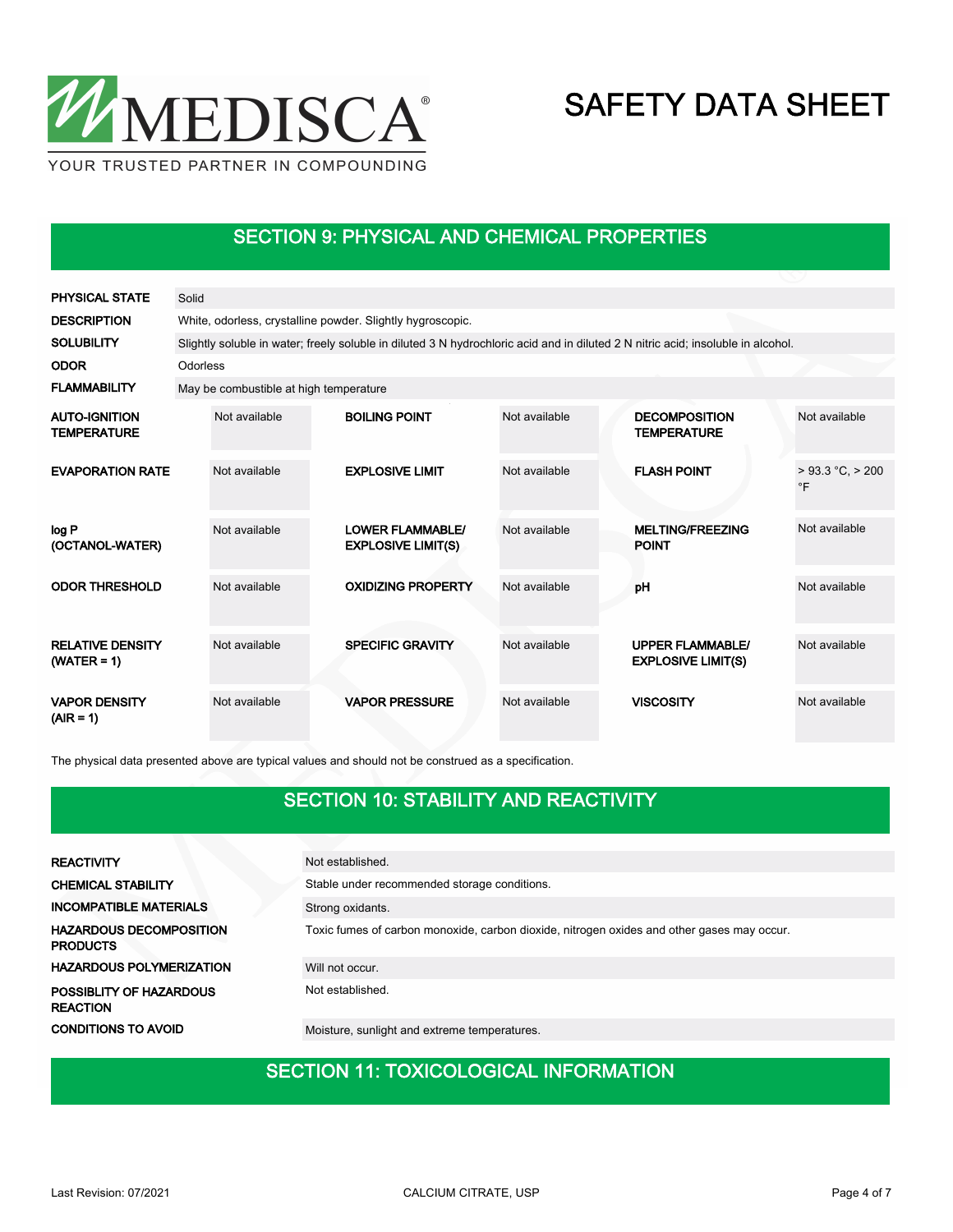

YOUR TRUSTED PARTNER IN COMPOUNDING

| <b>ACUTE TOXICITY</b>                                               | Oral: Rat: LD50: (mg/kg): Not available<br>Dermal: Rabbit LD50: (mg/kg): Not available<br>Inhalation: Rat: LC50: (mg/L/4hr): Not available                                                                                                                                                         |                                                                                                                                                 |  |  |  |  |  |
|---------------------------------------------------------------------|----------------------------------------------------------------------------------------------------------------------------------------------------------------------------------------------------------------------------------------------------------------------------------------------------|-------------------------------------------------------------------------------------------------------------------------------------------------|--|--|--|--|--|
| <b>SKIN CORROSION/IRRITATION</b>                                    | Due to lack of data the classification is not possible.                                                                                                                                                                                                                                            |                                                                                                                                                 |  |  |  |  |  |
| <b>SERIOUS EYE DAMAGE/EYE</b><br><b>IRRITATION</b>                  | Based on available data, the classification criteria are not met.<br>Causes serious eye irritation.                                                                                                                                                                                                |                                                                                                                                                 |  |  |  |  |  |
| <b>RESPIRATORY SENSITIZATION</b>                                    | Due to lack of data the classification is not possible.                                                                                                                                                                                                                                            |                                                                                                                                                 |  |  |  |  |  |
| <b>SKIN SENSITIZATION</b>                                           |                                                                                                                                                                                                                                                                                                    | Due to lack of data the classification is not possible.                                                                                         |  |  |  |  |  |
| <b>GERM CELL MUTAGENICITY</b>                                       |                                                                                                                                                                                                                                                                                                    | Due to lack of data the classification is not possible.                                                                                         |  |  |  |  |  |
| <b>CARCINOGENICITY</b>                                              | <b>OSHA</b>                                                                                                                                                                                                                                                                                        | CALCIUM CITRATE is not listed.                                                                                                                  |  |  |  |  |  |
|                                                                     | <b>NTP</b>                                                                                                                                                                                                                                                                                         | CALCIUM CITRATE is not listed.                                                                                                                  |  |  |  |  |  |
|                                                                     | <b>IARC</b>                                                                                                                                                                                                                                                                                        | CALCIUM CITRATE is not evaluated.                                                                                                               |  |  |  |  |  |
|                                                                     | California<br>Proposition 65                                                                                                                                                                                                                                                                       | This product does not contain any chemicals known to the State of California to cause<br>cancer, birth defects, or any other reproductive harm. |  |  |  |  |  |
| ADDITIONAL CARCINOGENICITY<br><b>INFORMATION</b>                    |                                                                                                                                                                                                                                                                                                    | Due to lack of data the classification is not possible.                                                                                         |  |  |  |  |  |
| <b>REPRODUCTIVE TOXICITY</b>                                        | Due to lack of data the classification is not possible.                                                                                                                                                                                                                                            |                                                                                                                                                 |  |  |  |  |  |
| <b>SPECIFIC TARGET ORGAN TOXICITY -</b><br><b>SINGLE EXPOSURE</b>   | Due to lack of data the classification is not possible.                                                                                                                                                                                                                                            |                                                                                                                                                 |  |  |  |  |  |
| <b>SPECIFIC TARGET ORGAN TOXICITY -</b><br><b>REPEATED EXPOSURE</b> |                                                                                                                                                                                                                                                                                                    | Due to lack of data the classification is not possible.                                                                                         |  |  |  |  |  |
| <b>ASPIRATION HAZARDS</b>                                           |                                                                                                                                                                                                                                                                                                    | Based on available data, the classification criteria are not met.                                                                               |  |  |  |  |  |
| <b>SIGNS AND SYMPTOMS OF</b><br><b>EXPOSURE</b>                     | Not expected to present a significant hazard under anticipated conditions of normal use.                                                                                                                                                                                                           |                                                                                                                                                 |  |  |  |  |  |
|                                                                     | May cause gastrointestinal irritation, injection may cause irritation, sloughing, necrosis, hypercalcaemia,<br>anorexia, nausea, vomiting, constipation, abdominal pain, muscle weakness, mental disturbances, polydipsia,<br>polyuria, nephrocalcinosis, renal calculi, cardiac arrhythmia, coma. |                                                                                                                                                 |  |  |  |  |  |
| POTENTIAL HEALTH EFFECTS                                            | Inhalation                                                                                                                                                                                                                                                                                         | May be harmful if inhaled. May cause respiratory tract irritation.                                                                              |  |  |  |  |  |
|                                                                     | Ingestion                                                                                                                                                                                                                                                                                          | May be harmful if swallowed.                                                                                                                    |  |  |  |  |  |
|                                                                     | <b>Skin</b>                                                                                                                                                                                                                                                                                        | May be harmful if absorbed through skin. May cause skin irritation.                                                                             |  |  |  |  |  |
|                                                                     | Eyes                                                                                                                                                                                                                                                                                               | Causes serious eye irritation.                                                                                                                  |  |  |  |  |  |
|                                                                     |                                                                                                                                                                                                                                                                                                    |                                                                                                                                                 |  |  |  |  |  |

### SECTION 12: ECOLOGICAL INFORMATION

| <b>TOXICITY</b>                  | EC50: 48 Hr: Crustacea: (mg/L): Not available<br>LC50: 96 Hr: Fish: (mg/L): Not available<br>EC50: 72 or 96 Hr: Algae (or other aqua plants): (mg/L): Not available |
|----------------------------------|---------------------------------------------------------------------------------------------------------------------------------------------------------------------|
| PERSISTENCE AND DEGRADABILITY    | Not available                                                                                                                                                       |
| <b>BIOACCUMULATIVE POTENTIAL</b> | Not available                                                                                                                                                       |
| <b>MOBILITY IN SOIL</b>          | Slightly soluble in water.                                                                                                                                          |
| <b>OTHER ADVERSE EFFECTS</b>     | Not available                                                                                                                                                       |
|                                  | This product is not intended to be released into the environment.                                                                                                   |

### SECTION 13: DISPOSAL CONSIDERATIONS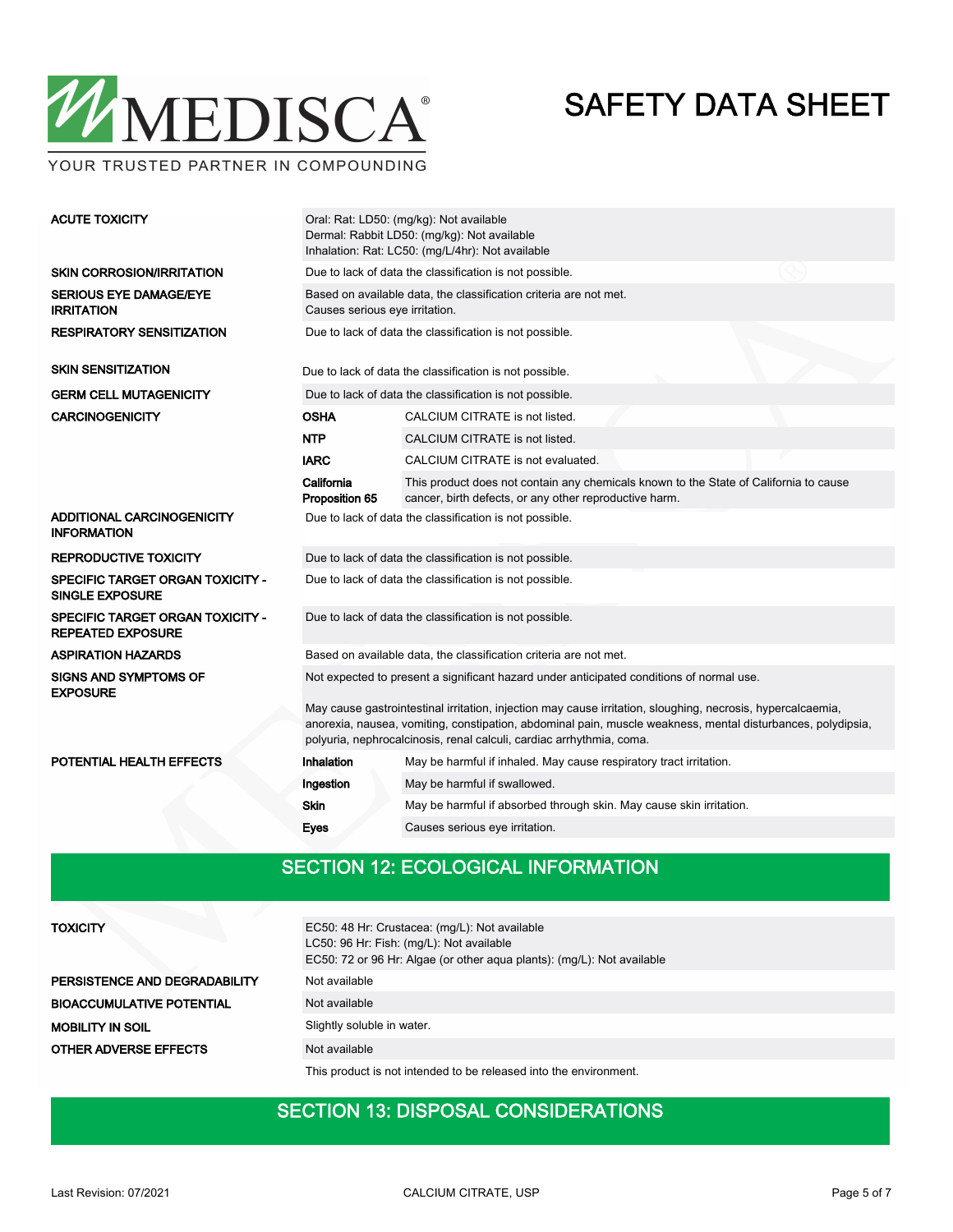

WASTE DISPOSAL **Dispose of in accordance with federal** / local laws and regulations. Avoid release into the environment.

### SECTION 14: TRANSPORT INFORMATION

| UN PROPER SHIPPING NAME                                                                            | Not dangerous good |  |  |
|----------------------------------------------------------------------------------------------------|--------------------|--|--|
| UN NUMBER                                                                                          | Not applicable     |  |  |
| <b>CLASS</b>                                                                                       | Not applicable     |  |  |
| <b>PACKING GROUP</b>                                                                               | Not applicable     |  |  |
|                                                                                                    |                    |  |  |
| <b>AUSTRALIA</b>                                                                                   |                    |  |  |
| <b>HAZCHEM</b>                                                                                     | Not applicable     |  |  |
| <u>EU</u><br>TRANSPORT IN BULK ACCORDING TO<br>ANNEX II OF MARPOL 73/78 AND THE<br><b>IBC CODE</b> | <b>Not Listed</b>  |  |  |
| <b>ENVIRONMENTAL HAZARDS</b>                                                                       | Not available      |  |  |
| SPECIAL SHIPPING INFORMATION                                                                       | Not applicable     |  |  |
|                                                                                                    |                    |  |  |

### SECTION 15: REGULATORY INFORMATION

#### UNITED STATES REGULATIONS

| <b>Chemical Name</b><br>& CAS | <b>CERCLA</b><br><b>40 CFR</b><br>Part 302.4 | SARA (Title III)<br><b>40 CFR</b><br>Part 372.65 | Appendix A | EPA 40 CFR Part 355 | Appendix B   Pennsylvania | Right-to-know<br>New Jersey | Massachusetts | California<br>Prop 65 |
|-------------------------------|----------------------------------------------|--------------------------------------------------|------------|---------------------|---------------------------|-----------------------------|---------------|-----------------------|
| CALCIUM CITRATE 5785-44-4     | N/L                                          | N/L                                              | N/L        | N/L                 | N/L                       | N/L                         | N/L           | N/L                   |

N/L = Not Listed; X = Listed

#### AUSTRALIAN REGULATIONS

| <b>Chemical Name</b><br>& CAS | <b>Poisons and Therapeutic</b><br><b>Goods Requlation</b> | <b>Therapeutic Goods</b><br>Act | Code of Practices -<br><b>Illicit Drug</b><br><b>Precursors</b> |  |
|-------------------------------|-----------------------------------------------------------|---------------------------------|-----------------------------------------------------------------|--|
| CALCIUM CITRATE 5785-44-4     | N/L                                                       | N/L                             | N/L                                                             |  |

N/L = Not Listed

#### EU REGULATIONS

| <b>Chemical Name</b><br>& CAS | <b>REACH</b><br><b>ANNEX</b><br>XVII | <b>REACH</b><br><b>ANNEX</b><br>XIV | EC<br>1005/2009 | <b>EC</b><br>850/2004 | EC<br>1107/2009 | EC<br>649/2012 | EC<br>2012/118 |
|-------------------------------|--------------------------------------|-------------------------------------|-----------------|-----------------------|-----------------|----------------|----------------|
| CALCIUM CITRATE 5785-44-4     | N/L                                  | N/L                                 | N/L             | N/L                   | N/L             | N/L            | N/L            |

N/L = Not Listed; X = Listed

Any EU regulation not listed above is not applicable to this product.

#### SECTION 16: OTHER INFORMATION